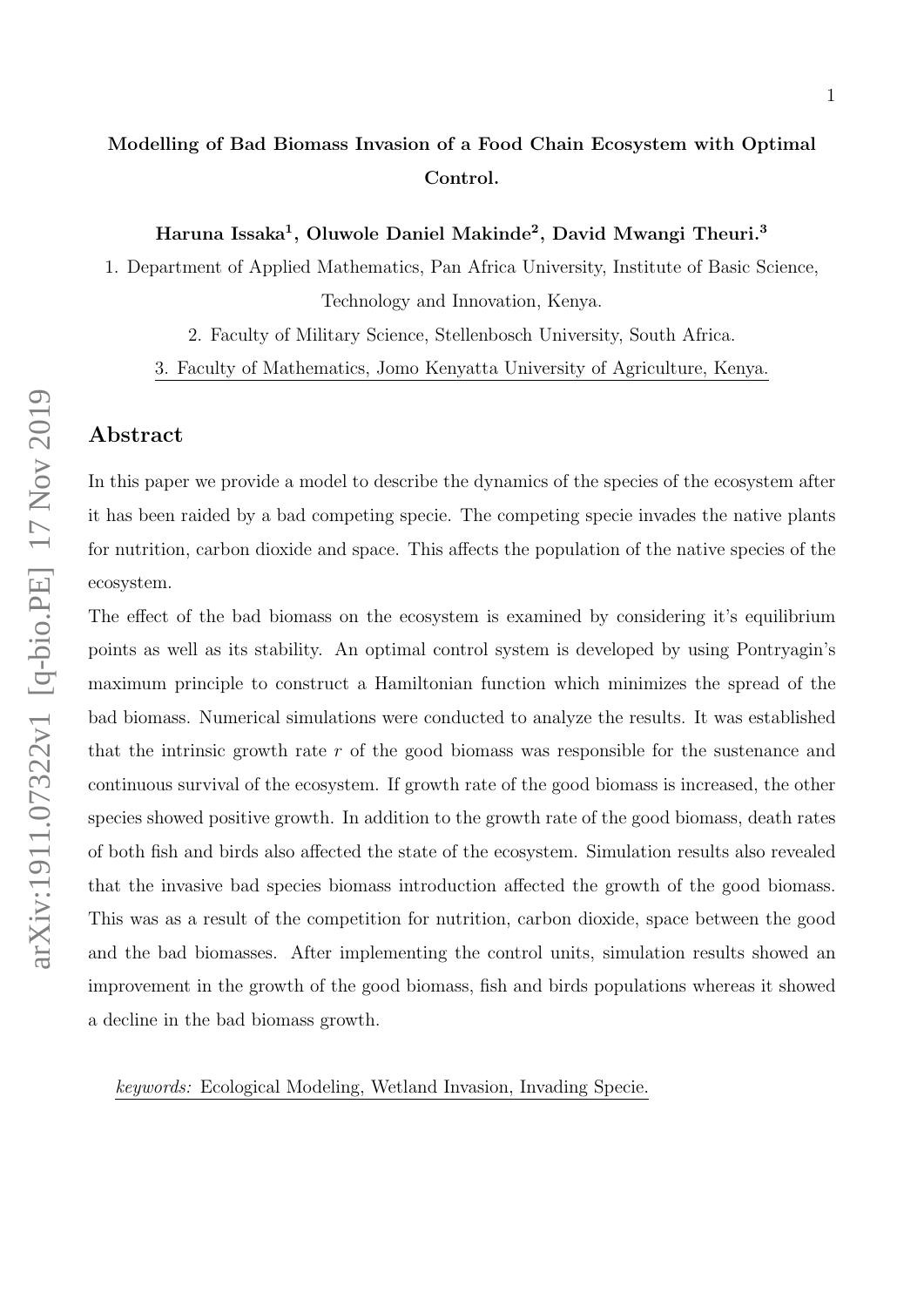### 1. Introduction

The ecosystem is one of the major source of salt production in the country providing source of employment and livelihood for majority of the inhabitants around the wetland. There are seasonal in-flows of sea water during high tides from the ocean and from rivers such as the Aka river from the north. This inflows helps to maintain water levels to support plants and fish growth [\[1\]](#page-17-0), [\[8\]](#page-17-1), [\[9\]](#page-17-2). Population growth, human activities such as farming, cutting of wood for fuel and climate change has contributed to the reduction of volume of water retention in the lagoon. In addition, there is also the case of invasion by competing plant species which has displaced a substantial volume of native plants. An invasive species in this regard is a plant specie that can cause an ecological harm in a new environment or ecosystem [\[7\]](#page-17-3). They are capable of causing total extinction of native plants and animals in the ecosystem. The invasive species, Spartina Alterniflora, is also taking up which was covered by the mangroves which further enhances the depletion of the ecosystem [\[21\]](#page-19-0) [\[5\]](#page-17-4). This invasive species is not consumed by the birds and spreads at a faster rate compared to the growth of the mangroves due to it being monocotyledonous and shallow rooted [\[5\]](#page-17-4). Extensive study of wetlands in Ghana done by [\[1\]](#page-17-0) [\[9\]](#page-17-2) has shown that both physical and natural activities have threatened the survival of wetlands in Ghana and therefore efforts to effectively and efficiently maintain the wetland must be implemented to avoid a complete extinction of the wetland. Both traditional and scientific efforts have been employed to control the depletion of wetlands in Ghana[\[9\]](#page-17-2). A wetland consisting of a good biomass, bad biomass and bird population was considered by [\[19\]](#page-18-0) with Keoladeo national park of India as a case study. In conclusion, they observed that parameter values had a role in determining the dynamics of the wetland. Rai [\[13\]](#page-18-1) suggested that to ensure good health of the keoladeo national park of India, a constant removal of the bad biomass should be encouraged by allowing harvesting by surrounding communities. The invasive specie spread by first invading as a non-harmful plant, gradually spread and compete with the native plants and eventually displacing the native plants completely[\[4\]](#page-17-5),[\[2\]](#page-17-6)[\[19\]](#page-18-0). When life of good biomass is affected negatively, so does the fish and bird population [\[5\]](#page-17-4), [\[15\]](#page-18-2). A reduction in concentration of dissolved oxygen reduces fish and animal population as well as revenue through tourism, depletion of the wetland, drying up of surrounding water bodies amongst the list of associated problems. [\[2\]](#page-17-6),[\[11\]](#page-18-3),[\[17\]](#page-18-4) observed that if the invaded species is removed by any means and the area left to fallow, the species grows again after some time.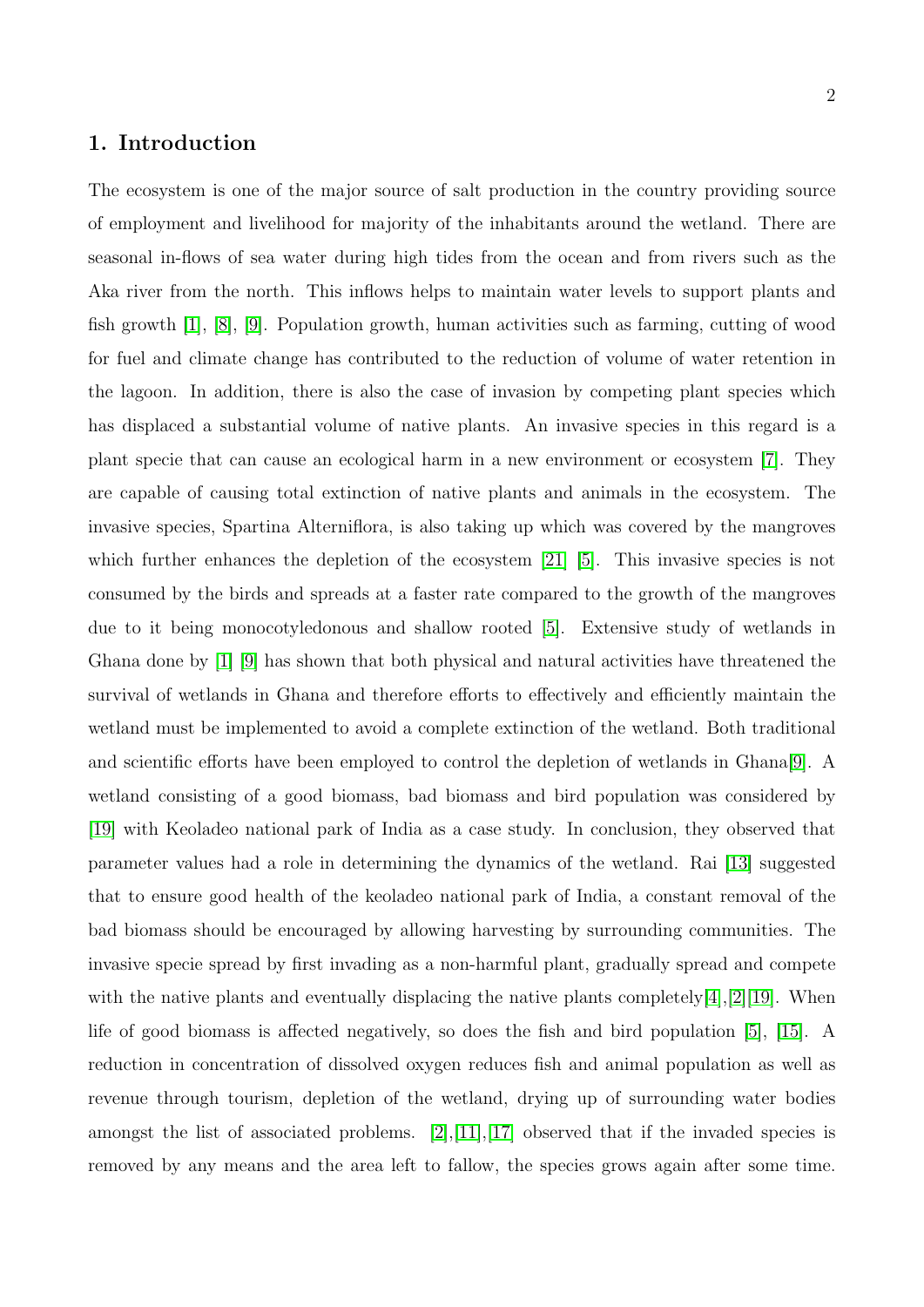They therefore suggested a continuous effort in eliminating the bad biomass.

In this paper, we study the interaction between species of the ecosystem using the BeddingtondenAgelis functional response and the effect of the invasion on the native plants and by extension to the bird population. Equilibrium points are established and subsequently stability of these equilibrium points if any, examined both locally and globally.

### 2. The model setup

We consider a wetland comprising of Prey density (good biomass)  $G(t)$ , fish population F and birds population (predator)  $P(t)$ . The good biomass grows by the logistics equation [\[20\]](#page-18-5) whiles the fish and bird population only grow by interacting with the good biomass. The predator feeds on the the prey by the Beddington-deAgeles functional response [\[18\]](#page-18-6), [\[3\]](#page-17-7).

We set up the model for the system by the differential equations below:

$$
\frac{dG}{dt} = rG\left(1 - \frac{G}{K}\right) - \frac{aGF}{1 + c_1G + dF + eP} - \frac{bGP}{1 + c_2G + dF + eP} - \varepsilon GB\tag{1}
$$

$$
\frac{dB}{dt} = r_1 B \left( 1 - \frac{B}{K_1} \right) - \gamma B F - \sigma B P \tag{2}
$$

$$
\frac{dF}{dt} = -\alpha F + \frac{maGF}{1 + c_1 G + dF + eP} - \frac{fFP}{1 + cG + d_1 F + eP} - \phi BF
$$
\n(3)

$$
\frac{dP}{dt} = -\beta P + \frac{nfPF}{1 + cG + d_1F + eP} + \frac{sbGP}{1 + c_2G + dF + eP} - \rho BP
$$
\n(4)

where  $G(t) \geq 0$ ,  $B(t) \geq 0$ ,  $F(t) \geq 0$  and  $P(t) \geq 0$  for all  $t \geq 0$ .  $B(t)$  is the cumulative density of the bad biomass,  $r_1$  is the growth rate of bad biomass  $\gamma$  and  $\sigma$  are the rate of interference between bad biomass and fish, and bad biomass and birds,  $\epsilon$  is the rate of interference between bad and good biomass,  $K_1$  is the carrying capacity of the bad biomass,  $\phi$  and  $\rho$  are the death rate of fish and bird population respectively as they interact with bad biomass. All other symbols have their meanings as defined earlier.

### 3. Existence of equilibrium

We obtain the following equilibrium points  $E_0(0, 0, 0, 0)$ ,  $E_1(G^*, 0, 0, 0)$ ,  $E_2(G^*, 0, F^*, P^*)$ ,  $E_3(G^*, 0, F^*, 0), E_4(G^*, 0, 0, P^*), E_5(G^*, B^*, 0, 0), E_6(G^*, B^*, F^*, 0), E_7(G^*, B^*, 0, P^*),$  $E_8(G^*, B^*, F^*, P^*).$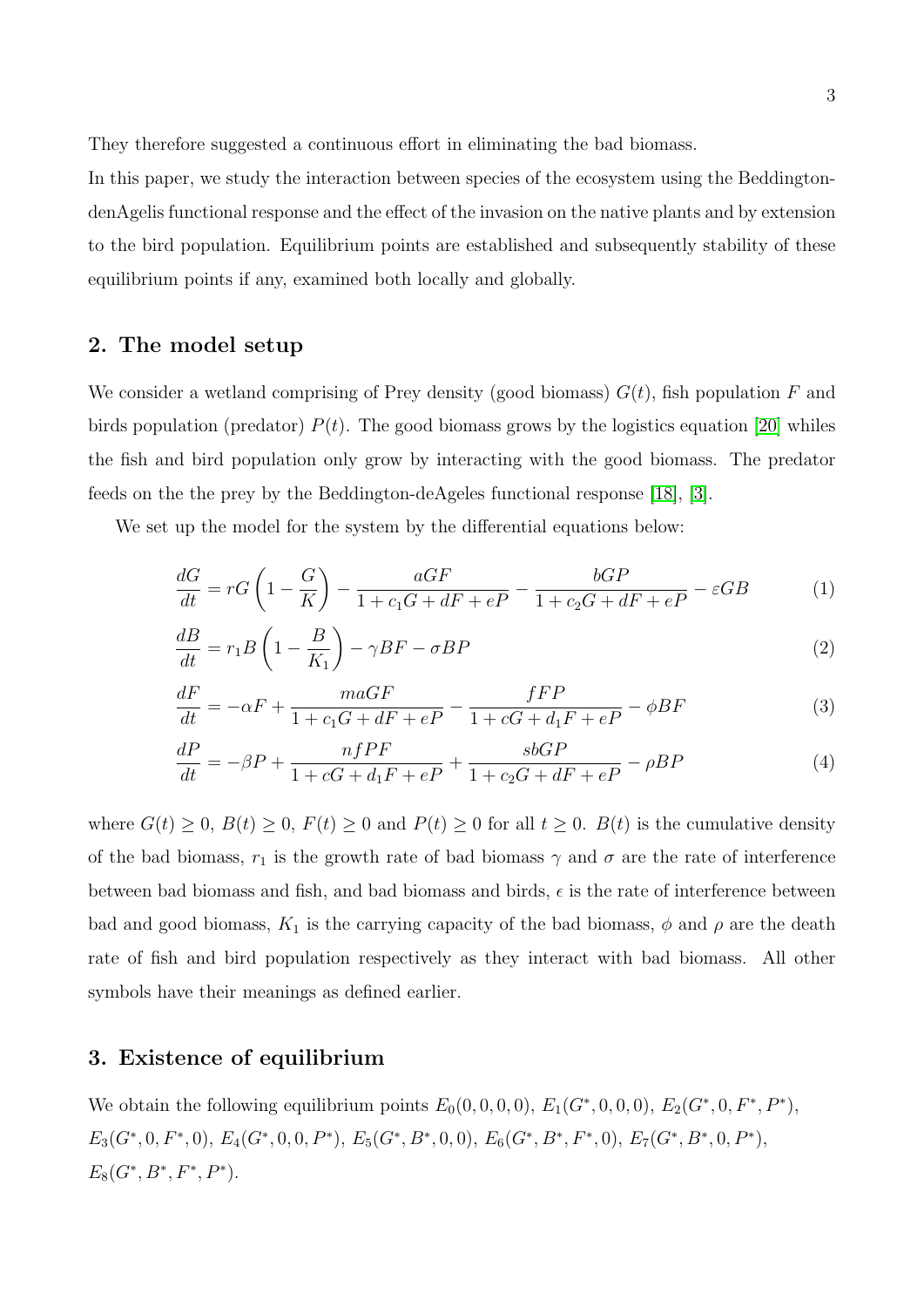1. The equilibrium point of  $E(G, B, 0, 0)$  is  $(K(1 - \frac{\varepsilon}{2}))$  $\frac{K_{1}}{r}(K_{1}), K_{1}$  for  $K_{1}$  < r ε

2. The equilibrium point of  $E_6$  is obtained by decomposing the system into  $f(g, B)$  and  $g(G, B)$ and graphically solving for  $G^*, B^*$ . The values of  $G^*$  and  $B^*$  is the point of intersection of f and g. Knowing the  $G^*, B^*$ , the values of  $F^*$  and  $P^*$  can be calculated. Similar analogy is used to obtained the rest of the equilibrium points.

# 4. Stability of Equilibrium points

### Local Stability

The Jacobian matrix is defined by

$$
J = \begin{pmatrix} j_{11} & j_{12} & j_{13} & j_{14} \\ j_{21} & j_{22} & j_{23} & j_{24} \\ j_{31} & j_{32} & j_{33} & j_{34} \\ j_{41} & j_{42} & j_{43} & j_{44} \end{pmatrix}
$$
  
\nwhere  
\n
$$
j_{11} = r(1 - \frac{2G}{K}) - \frac{(1 + dF + eP)(aF + bP)}{(1 + cG + dF + eP)^2} - \varepsilon B, \quad j_{12} = -\varepsilon G,
$$
\n
$$
j_{13} = \frac{G(bdP - a(1 + cG + eP))}{(1 + cG + dF + eP)^2}, \quad j_{14} = \frac{G(aeF - b(1 + cG + dF))}{(1 + cG + dF + eP)^2}, \quad j_{21} = 0,
$$
\n
$$
j_{22} = r_1(1 - \frac{2B}{K_1}) - \gamma F - \sigma P, \quad j_{23} = -\gamma B, \quad j_{24} = -\sigma B, \quad j_{31} = \frac{F(cfP + am(1 + dF + eP))}{(1 + cG + dF + eP)^2},
$$
\n
$$
j_{32} = -\phi F, \quad j_{33} = \frac{(1 + cG + eP)(amG - fP)}{(1 + cG + dF + eP)^2} - \alpha - \phi B, \quad j_{34} = -\frac{F(aemG - f(1 + cG + dF))}{(1 + cG + dF + eP)^2},
$$
\n
$$
j_{41} = \frac{P(sb(1 + dF + eP) - cnfF)}{(1 + cG + dF + eP)^2}, \quad j_{42} = -\rho P, \quad j_{43} = \frac{P(nf(1 + cG + dF) - b d sG)}{(1 + cG + dF + eP)^2},
$$
\n
$$
j_{44} = \frac{(1 + cG + dF)(nfF + b sG)}{(1 + cG + dF + eP)^2} - \beta - \rho B
$$

**Theorem** 1. The system  $E_5$  is locally asymptotically stable if  $r < \varepsilon$ .

**Proof** For the system  $E_5$  to be stable, the eigenvalue,  $\lambda < 0$ . Simplifying and solving for  $\lambda$  from the above matrix, we get:  $((r(1-\frac{2G}{K}))^{2})^{2})$  $(\frac{2G}{K}) - \varepsilon B - \lambda(-bG - \lambda) = 0.$   $\lambda_1 = r(1 - \frac{2G}{K})$  $(\frac{2\alpha}{K}) - \varepsilon B$  and  $\lambda_2 = -bG$ . Hence  $E_5$  is stable. 2. The characteristic equation associated with  $E_6$  is  $\lambda^3 - (j_{11} + j_{22} + j_{33})\lambda^2 + (j_{11}j_{22} + j_{11}j_{33} + j_{22}j_{33} - j_{23}j_{32} - j_{13}j_{31})\lambda + (j_{13}j_{31}j_{22} - j_{12}j_{23}j_{31} - j_{13}j_{31})\lambda$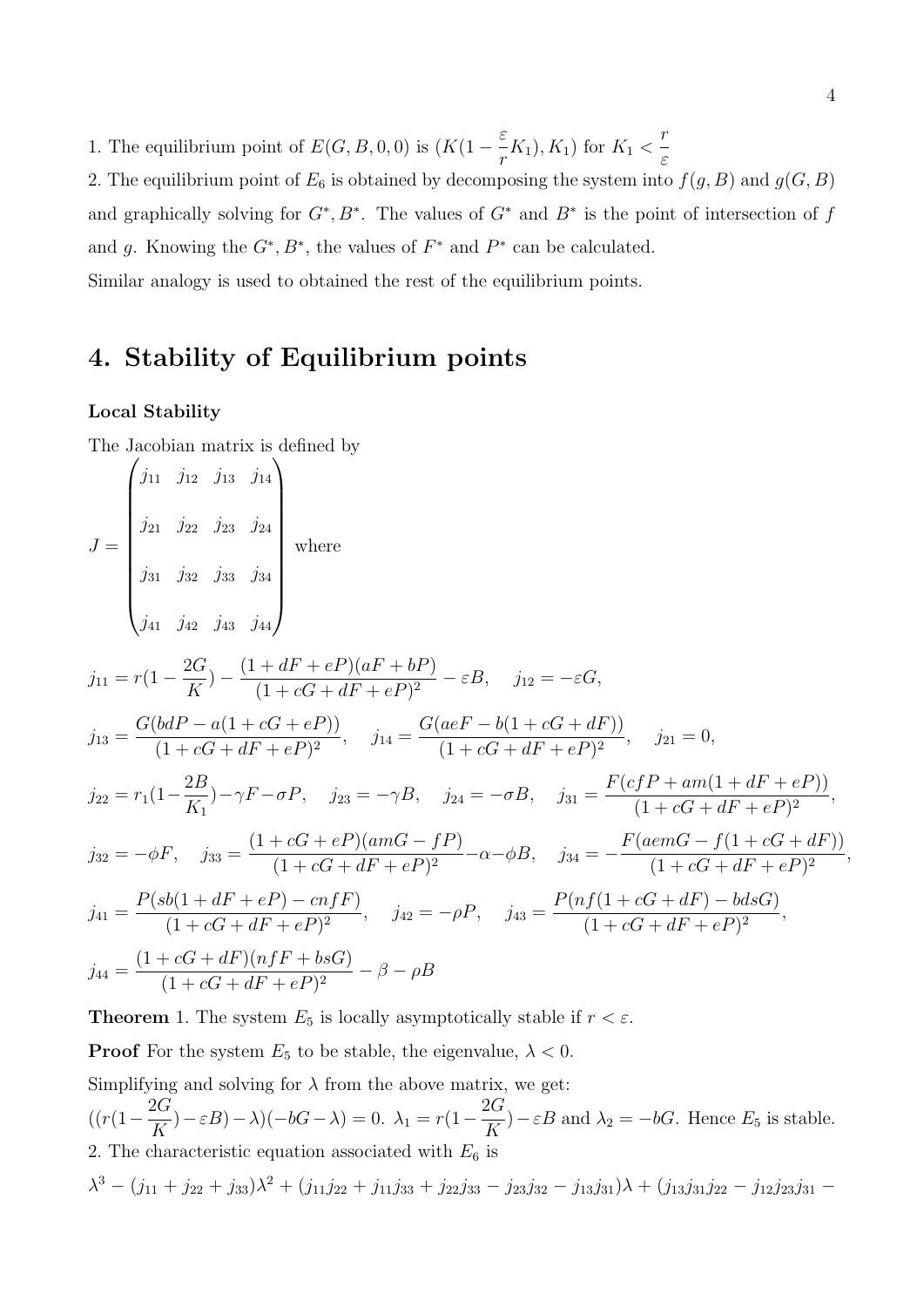$j_{11}j_{22}j_{33}$  = 0 or equivalently,  $\lambda^3 + a_1\lambda^2 + a_2\lambda + a_3 = 0$ , where  $a_1 = -(j_{11} + j_{22} + j_{33})$ ,  $a_2 = (j_{11}j_{22} + j_{11}j_{33} + j_{22}j_{33} - j_{23}j_{32} - j_{13}j_{31})$  and  $a_3 = (j_{13}j_{31}j_{22} - j_{12}j_{23}j_{31} - j_{11}j_{22}j_{33}).$ 

Applying the Routh-Hurwitz criteria [\[10\]](#page-18-7), [\[16\]](#page-18-8),  $E_6$  is stable if  $a_1 > 0$ ,  $a_3 > 0$  and  $a_1 a_2 > a_3$ , which implies i.  $r < \varepsilon$  and  $G^* < \frac{K}{2}$  $\frac{K}{2}$  *ii.*  $r_1 < \gamma$  and  $B^* < \frac{K_1}{2}$ 2 iii.  $f > a$ 

3. The characteristic equation associated with  $E_7$  is  $\lambda^3 - (j_{11} + j_{22} + j_{44})\lambda^2 + (j_{11}j_{22} + j_{11}j_{44} + j_{11}j_{45} + j_{12}j_{55})$  $j_{24}j_{42} - j_{41}j_{44}$  $\lambda + (j_{11}j_{24}j_{42} + j_{22}j_{41}j_{44} - j_{11}j_{22}j_{44} - j_{22}j_{24}j_{41}) = 0$ . or equivalently  $\lambda^3 + a_1 \lambda^2 + a_2 \lambda + a_3 = 0$  where

 $a_1 = -(j_{11} + j_{22} + j_{44}), a_2 = (j_{11}j_{22} + j_{11}j_{44} + j_{24}j_{42} - j_{41}j_{44})$  and  $a_3 = (j_{11}j_{24}j_{42} + j_{22}j_{41}j_{44} - j_{41}j_{44}j_{44})$ j<sub>11</sub>j<sub>22</sub>j<sub>44</sub>-j<sub>22</sub>j<sub>24</sub>j<sub>41</sub>). By the Routh-Hurwitz criteria,  $E_7$  is stable if  $a_1 > 0$ ,  $a_3 > 0$  and  $a_1 a_2 > a_3$ which can easily be verified.

4. The associated characteristic equation is  $\lambda^4 - (j_{11} + j_{22} + j_{33} + j_{44} + j_{34}j_{43})\lambda^3 + (j_{11}j_{22} + j_{33} + j_{44} + j_{45}j_{44})\lambda^4$  $j_{11}j_{33}+j_{11}j_{44}+j_{22}j_{33}+j_{22}j_{44}+j_{33}j_{44})\lambda^2-(j_{11}j_{22}j_{33}+j_{11}j_{22}j_{44}+j_{11}j_{33}j_{44}-j_{22}j_{34}j_{43}-j_{11}j_{34}j_{43})\lambda+$  $(j_{11}j_{22}j_{33}j_{44}-j_{11}j_{22}j_{34}j_{43}-j_{22}j_{33}j_{44})=0$ , which is represented as  $a_0\lambda^4+a_1\lambda^3+a_2\lambda^2+$  $a_3\lambda + a_4 = 0.$ 

The characteristic equation has a finite number of terms of order 4 and coefficient of the first term is non zero i.e.  $a_0 > 0$ . To show from the characteristic equation whether or not the system is stable using the Routh array, we need to show that there is no sign change in moving from one term to another. If there exist a sign change, then the number of times the sign changes determines the number of positive eigen values present. This indicates an unstable equilibrium point. We form the Routh array as in the table below

| Routh Array |                                                                                             |                   |       |
|-------------|---------------------------------------------------------------------------------------------|-------------------|-------|
| $\lambda$   | Coefficients                                                                                |                   |       |
| $\lambda^4$ | $a_0$                                                                                       | $a_2$             | $a_4$ |
| $\lambda^3$ | $a_1$                                                                                       | $a_3$             |       |
| $\lambda^2$ | $a_1a_2 - a_0a_3$                                                                           | $a_1a_4$<br>$a_1$ |       |
| $\lambda$   | $\begin{array}{r} a_1 \ a_1a_2a_3-a_0a_3^2-a_1^2a_4 \ \overline{a_1a_2-a_0a_3} \end{array}$ | 0                 |       |
| $\lambda^0$ | $a_4$                                                                                       |                   |       |

The necessary and sufficient condition for the eigen values to be negative is that all the  $a_i's$ must be positive i.e.  $(a_i > 0)$  and all entries in the first column be positive.

In this case for stability, we ensure that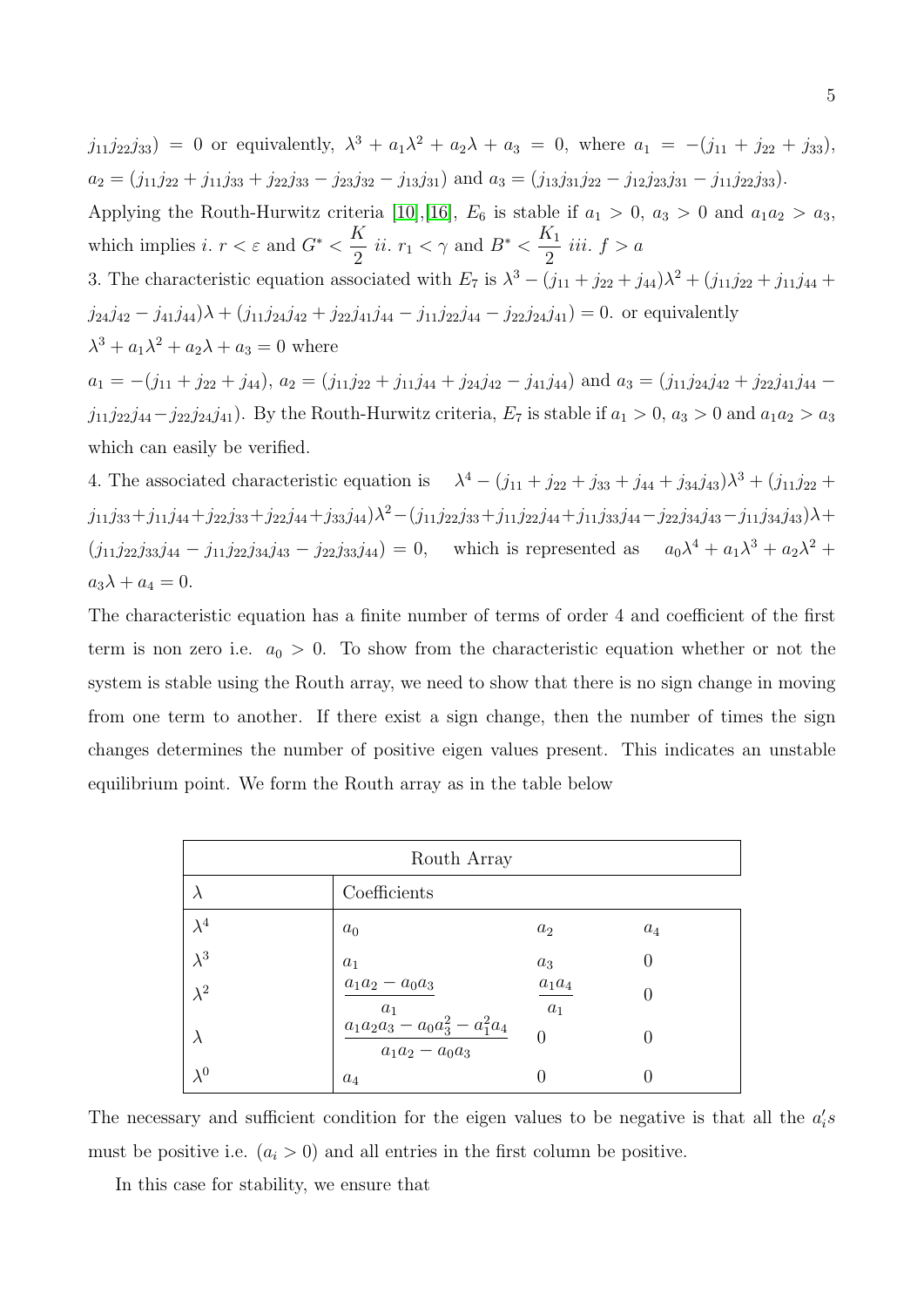1. 
$$
\frac{a_1 a_2 - a_0 a_3}{a_1} > 0.
$$
 *i.e.*  $a_1 a_2 > a_0 a_3.$   
2. 
$$
\frac{a_1 a_2 a_3 - a_0 a_3^2 - a_1^2 a_4}{a_1 a_2 - a_0 a_3} > 0.
$$
 *i.e.*  $a_1 a_2 a_3 > a_0 a_3^2 + a_1^2 a_4.$ 

If any of these conditions is not satisfied, the system becomes unstable.

# 5. Optimal Control System.

We formulate the control to the system of the state equations (system of Differential Equations) using the Pontryagin's principle. Since the aim of the research is to minimize the spread of the invasive species and the cost of the control while maximizing the growth of the native population, we consider the maximization principle of Pontryagin [\[12\]](#page-18-9).

### 6. Control Interventions

These are measures employed to control the spread of the bad biomass after they invade the wetland ecosystem. Various methods can be applied to control the spread and we shall consider a few below.

- 1. Physical Control: This method comprises the use of manual means to control the invaded species from spreading. These methods include hand picking, selective weeding, burning of affected areas etc. This method is time consuming and does not take long for the weeds to start growing again.
- 2. Chemical Control: The chemical control of weeds requires the use of techniques in the application of herbicides to weeds or the soil to control the growth or germination of the weed species and the growth of the bad biomass. It is effective in certain cases and has a wide scope depending on the cost, efficiency and the availability of the chemical. The herbicides either helps in killing the weeds or inhibit their growth. Selective herbicides are the most effective for the control of weeds.
- 3. Biological Control: This involves the use of natural species such as plants or animals to control the germination of bad weeds. It is a new trend of weed control. The bio-agents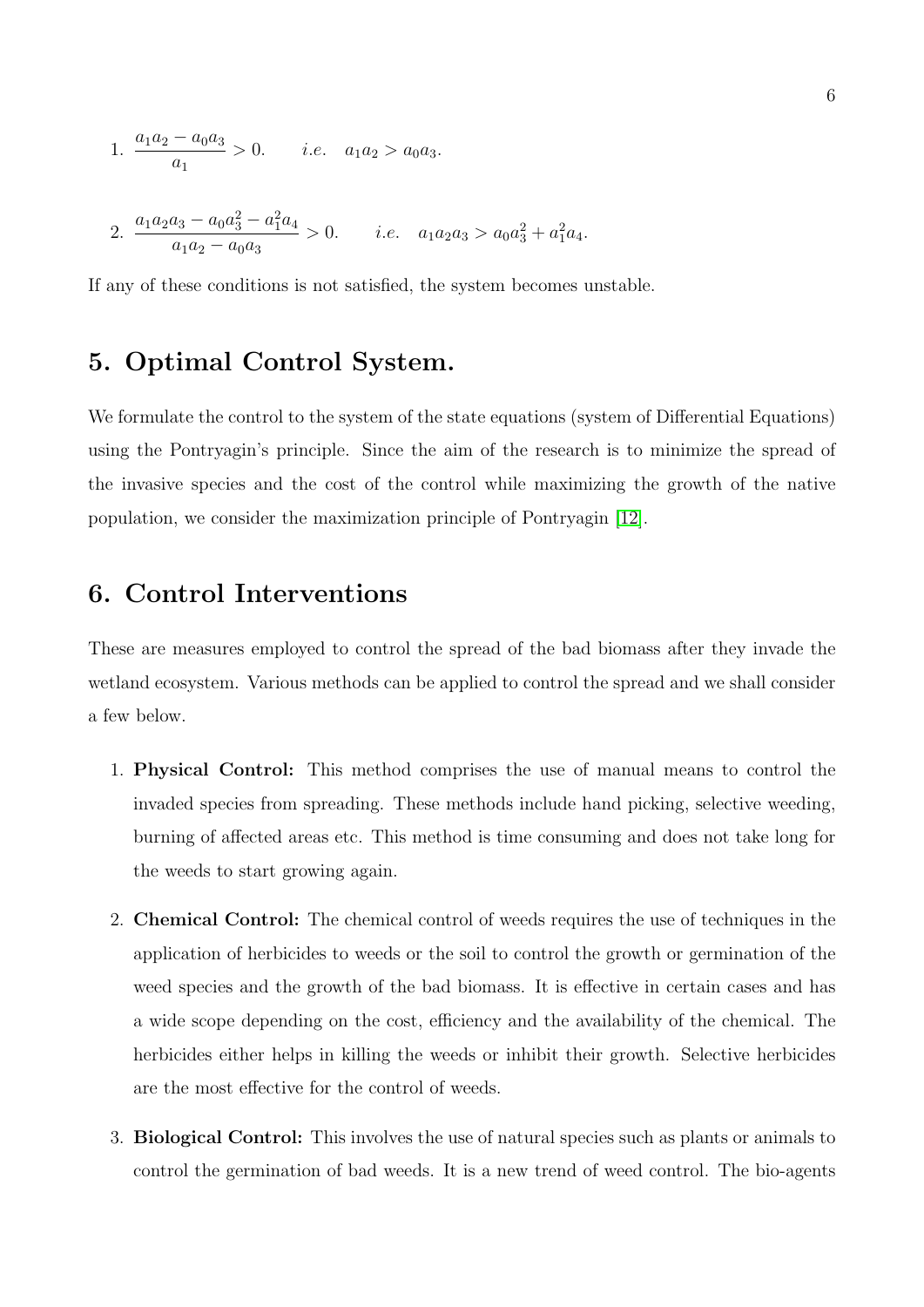feeds on only the selected weeds and not on the entire vegetation. This is an effective and efficient method provided the right type of predators are introduced under starvation conditions and will not feed on the good biomass.

4. Quarantine or Isolation: Prevention is the most effective method of dealing with invasive species. Once an invasive has entered an area and become established, eradication is far more expensive and it is likely that greater resources will be required to control its further spread and reduce its impact.The first step in preventing invasion is to prevent the entry of the invasive.

Quarantine is the protection of unaffected wetlands from coming into contact with the invasive species. This process can be achieved through creating barriers, trenches or the construction of road as a barrier around the unaffected species.

We present an optimal control equation using Pontryagins maximum principle by incorporating into equations the system of differential equations, the control variable  $u_i(t)$  where  $i = 1, 2, 3, 4$ and  $0 \leq u_i(t) \leq 1$ .

Consider the system of differential equations modelling an ecosystem under invasion:

$$
\frac{dG}{dt} = rG\left(1 - \frac{G}{K}\right) - \frac{aGF}{1 + c_1G + dF + eP} - \frac{bGP}{1 + c_2G + dF + eP} - \varepsilon GB\tag{5}
$$

$$
\frac{dB}{dt} = r_1 B \left( 1 - \frac{B}{K_1} \right) - \gamma B F - \sigma B P \tag{6}
$$

$$
\frac{dF}{dt} = -\alpha F + \frac{maGF}{1 + c_1 G + dF + eP} - \frac{fFP}{1 + cG + d_1 F + eP} - \Phi BF
$$
\n(7)

$$
\frac{dP}{dt} = -\beta P + \frac{nfPF}{1 + cG + d_1F + eP} + \frac{sbGP}{1 + c_2G + dF + eP} - \rho BP
$$
\n(8)

where  $G(t) \geq 0$ ,  $B(t) \geq 0$ ,  $F(t) \geq 0$  and  $P(t) \geq 0$  for all  $t \geq 0$ .

The behavior of the underlying dynamics of the system is described by the state variables  $G, B, F, P$  and we assume that there is a way to monitor the state variable by acting on it with a suitable control function. The control enters the system and affects the dynamics of the state variables. Our aim is to adjust the control to minimize the spread of the bad biomass and hence improve the growth of the good biomass.

Now we adjust the control functions  $u_i(t)$ , for all  $0 \leq u_i(t) \leq 1$  to the desired state.  $u_1$ , represents the rate of removal of the bad biomass as a proportion to the density of the effort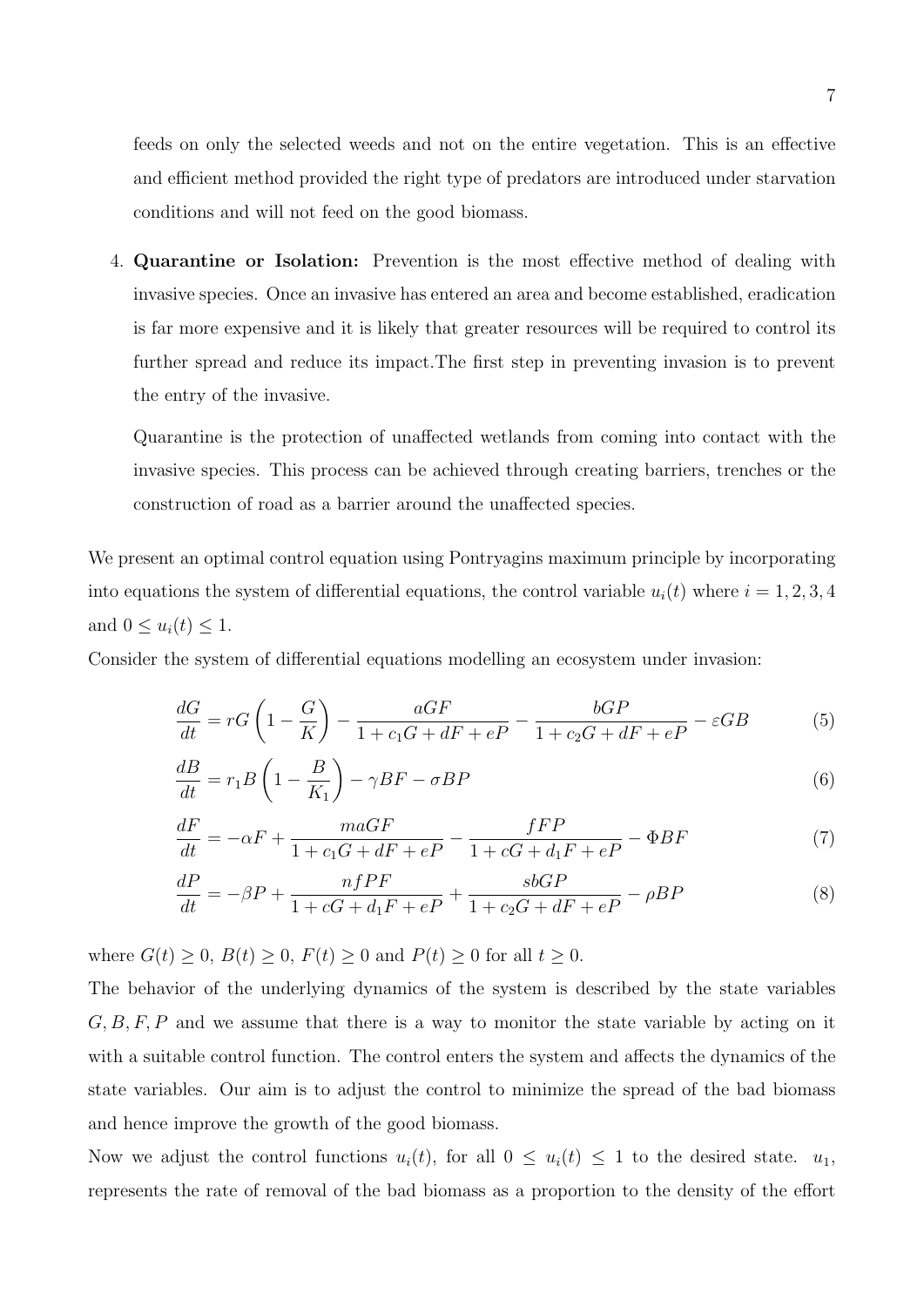and bad biomass by means of curative (biological) control measures.  $u_2$  represents effort in treating affected parts of the ecosystem by physical or chemical means,  $u_3$  represents effort in quarantining the unaffected parts of ecosystem,  $u_4(t)$  is the effort applied in improving the growth of the good biomass. If the control function  $u_1(t)$  is close to 1, then the removal rate of the bad biomass is high but with a high cost of implementation.

From the model defined above, the Objective function to be minimized is

$$
\min_{0 \le u_i \le 1} J(u_i) = \int_0^t (z_0 B(t) + \sum_{i=1}^4 \frac{z_i}{2} u_i^2(t)) dt,
$$
\n(9)

subject to:

.

$$
\frac{dG}{dt} = rG\left(1 - \frac{(1 - u_3)G}{K}\right) - \frac{aGF}{1 + c_1G + dF + eP} - \frac{bGP}{1 + c_2G + dF + eP} - (1 - u_2)\varepsilon GB\tag{10}
$$

$$
\frac{dB}{dt} = r_1 B \left( 1 - \frac{(1 - u_1)B}{K_1} \right) - \gamma BF - \sigma BP \tag{11}
$$

$$
\frac{dF}{dt} = -\alpha F + \frac{maGF}{1 + c_1 G + dF + eP} - \frac{fFP}{1 + cG + d_1 F + eP} - (1 - u_4)\Phi BF
$$
\n(12)

$$
\frac{dP}{dt} = -\beta P + \frac{nfPF}{1 + cG + d_1F + eP} + \frac{sbGP}{1 + c_2G + dF + eP} - (1 - u_4)\rho BP
$$
\n(13)

where  $G(t) \ge 0$ ,  $B(t) \ge 0$ ,  $F(t) \ge 0$ ,  $P(t) \ge$  for all  $t \ge 0$ ,  $z_0 > 0$ ,  $z_1 > 0$ ,  $z_2 > 0$ 

and  $z_0$  represents the cost of the spread of the bad biomass,  $\frac{z_1}{2}u_1^2(t)$  is the cost of effort to reduce the spread of the invasive species at any time t,  $\frac{z_2}{2}u_2^2(t)$  is the cost of effort in treating affected areas of the good biomass,  $\frac{z_3}{2}u_3^2(t)$  represents the effort in quarantining the unaffected areas of the good biomass from invasion and  $\frac{z_4}{2}u_4^2(t)$  is the cost of effort in protecting the fish and bird species from interacting with the bad biomass.

The aim therefore is to find an optimal control tuple  $(u_1^*, u_2^*, u_3^*, u_4^*)$ such that

$$
J(u_1^*, u_2^*, u_3^*, u_4^*) = \min_{0 \le u_i \le 1} J(u_1, u_2, u_3, u_4)
$$

To do this, we apply the pontryagin's principle to the above Objective function and its associ-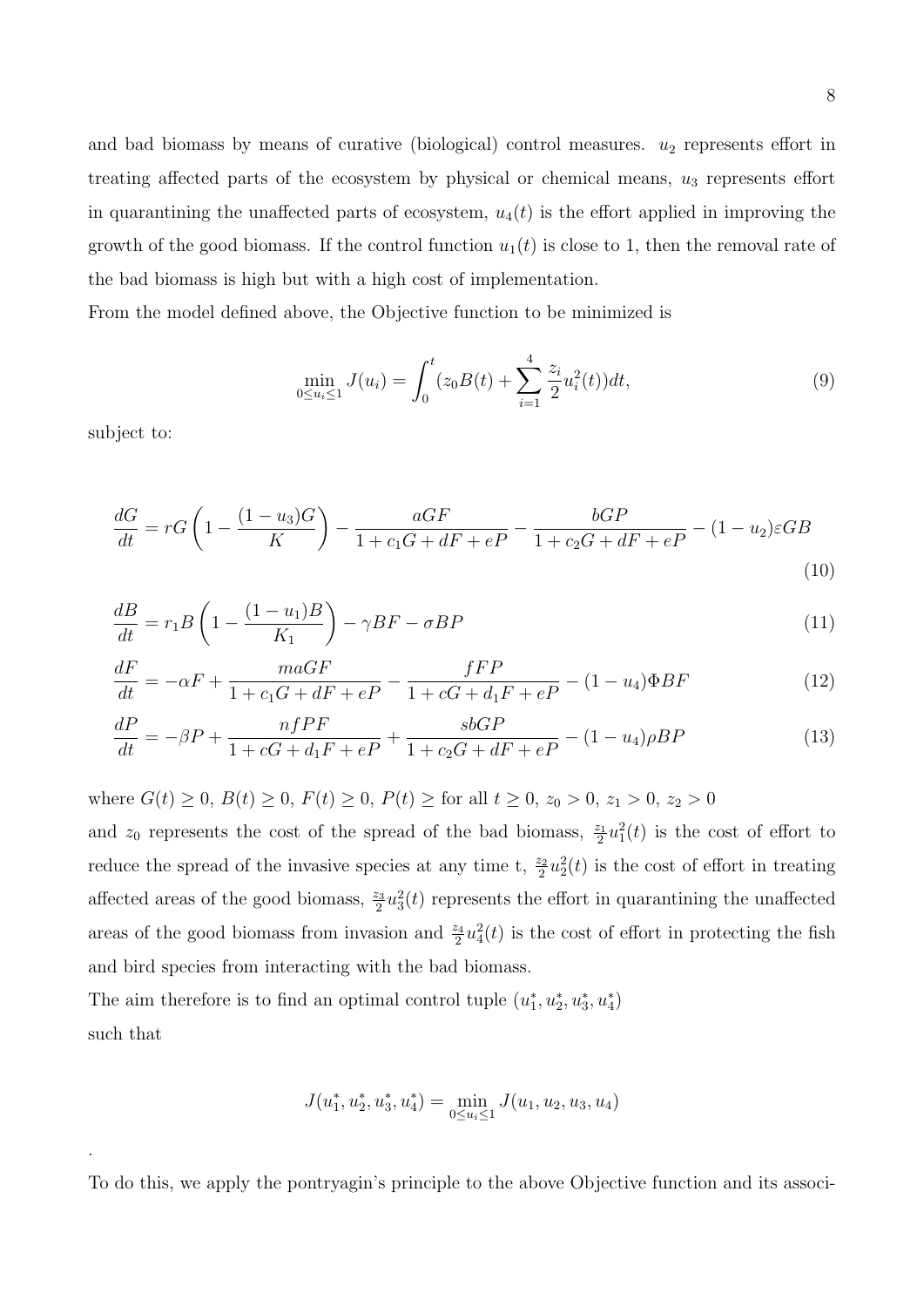ated state equations (constraints) by transforming it into a Hamiltonian function [\[6\]](#page-17-8), [\[14\]](#page-18-10). The Hamiltonian function is generated as below with the assumption that  $c = c_1 = c_2, d = d_1$ .

$$
H(t, G, B, F, P, \lambda) = [z_0 B(t) + \frac{z_1}{2} u_1^2(t) + \frac{z_2}{2} u_2^2 + \frac{z_3}{2} u_3^2 + \frac{z_4}{2} u_4^2] +
$$
  
\n
$$
\lambda_1 \left[ r G \left( 1 - \frac{(1 - u_4)G}{K} \right) - \frac{aGF}{1 + cG + dF + eP} - \frac{bGP}{1 + cG + dF + eP} - \varepsilon (1 - u_2)GB \right]
$$
  
\n
$$
+ \lambda_2 \left[ r_1 B \left( 1 - \frac{(1 - u_1)B}{K_1} \right) - \gamma BF - \sigma BP \right]
$$
  
\n
$$
+ \lambda_3 \left[ -\alpha F + \frac{maGF}{1 + cG + dF + eP} - \frac{fFP}{1 + cG + dF + eP} - \phi (1 - u_3)BF \right]
$$
  
\n
$$
+ \lambda_4 \left[ -\beta P + \frac{nfpF}{1 + cG + dF + eP} + \frac{s bGP}{1 + cG + dF + eP} - \rho (1 - u_3)BP \right]
$$
  
\nwith associated adjoint equations as  
\n
$$
\frac{d\lambda_1}{dt} = -\frac{\partial H}{\partial G}, \quad \frac{d\lambda_2}{dt} = -\frac{\partial H}{\partial B}, \quad \frac{d\lambda_3}{dt} = -\frac{\partial H}{\partial F}, \quad \frac{d\lambda_4}{dt} = -\frac{\partial H}{\partial P}.
$$
  
\ncomputed as

$$
\label{eq:2.10} \left\{ \begin{aligned} \frac{d\lambda_1}{dt} &= \lambda_1 \left(\frac{2(1-u_4)G}{K}-r+\varepsilon(1-u_2)B\right)-\frac{[1+df+e p][aF(\lambda_3m-\lambda_3)+bP(\lambda_4s-\lambda_1)]}{(1+cG+df+eP)^2} \right.\\ \frac{d\lambda_2}{dt} &= -z_0-\lambda_2r_1+\lambda_1\varepsilon(1-u_2)G+\frac{2\lambda_2r_1(1-u_1)B}{K_1}+(\lambda_2r_1+\lambda_3\phi(1-u_3))F+(\lambda_2\sigma+\lambda_4\rho(1-u_3))F\\ \frac{d\lambda_3}{dt} &= \lambda_3\alpha+(\lambda_3\phi(1-u_3)-\lambda_2\gamma)B-\frac{1}{(1+c_2G+dF+eP)^2} [ac_2(\lambda_3m-\lambda_1)G^2+a(\lambda_3m-\lambda_1)G+\\ (ae(\lambda_3m-\lambda_1)+cf(\lambda_3+\lambda_4n)+bd(\lambda_1-\lambda_4s)]GP+f(\lambda_4n-\lambda_3)P+ef(\lambda_4n+\lambda_3)P^2.\\ \frac{d\lambda_4}{dt} &= \lambda_2\sigma B+\lambda_4\beta+\lambda_4\rho(1-u_3)B-\frac{1}{(1+cG+dF+eP)^2}[c(bs\lambda_4-\lambda_1a)G^2+(\lambda_4bs-\lambda_1a)G+\\ (\lambda_1a(e-d)+cf(\lambda_4n-\lambda_3)+(\lambda_4bs-\lambda_3aem))GF+f(\lambda_4n-\lambda_3)F+df(\lambda_4n-\lambda_3)F^2]. \end{aligned} \right.
$$

and the optimality condition is given by  $\frac{\partial H}{\partial \theta}$  $\partial u_i$  $= 0$ :

$$
\frac{\partial H}{\partial u} = z_1 u_1 + \frac{\lambda_2 r_1 B^2}{K_1}
$$

$$
\frac{\partial H}{\partial u} = z_2 u_2 + \lambda_1 \epsilon G B
$$

$$
\frac{\partial H}{\partial u_3} = z_3 u_3 + \lambda_3 \phi B F + \lambda_4 \rho B F
$$

$$
\frac{\partial H}{\partial u_4} = z_4 u_4 + \frac{\lambda_1 r G^2}{K}
$$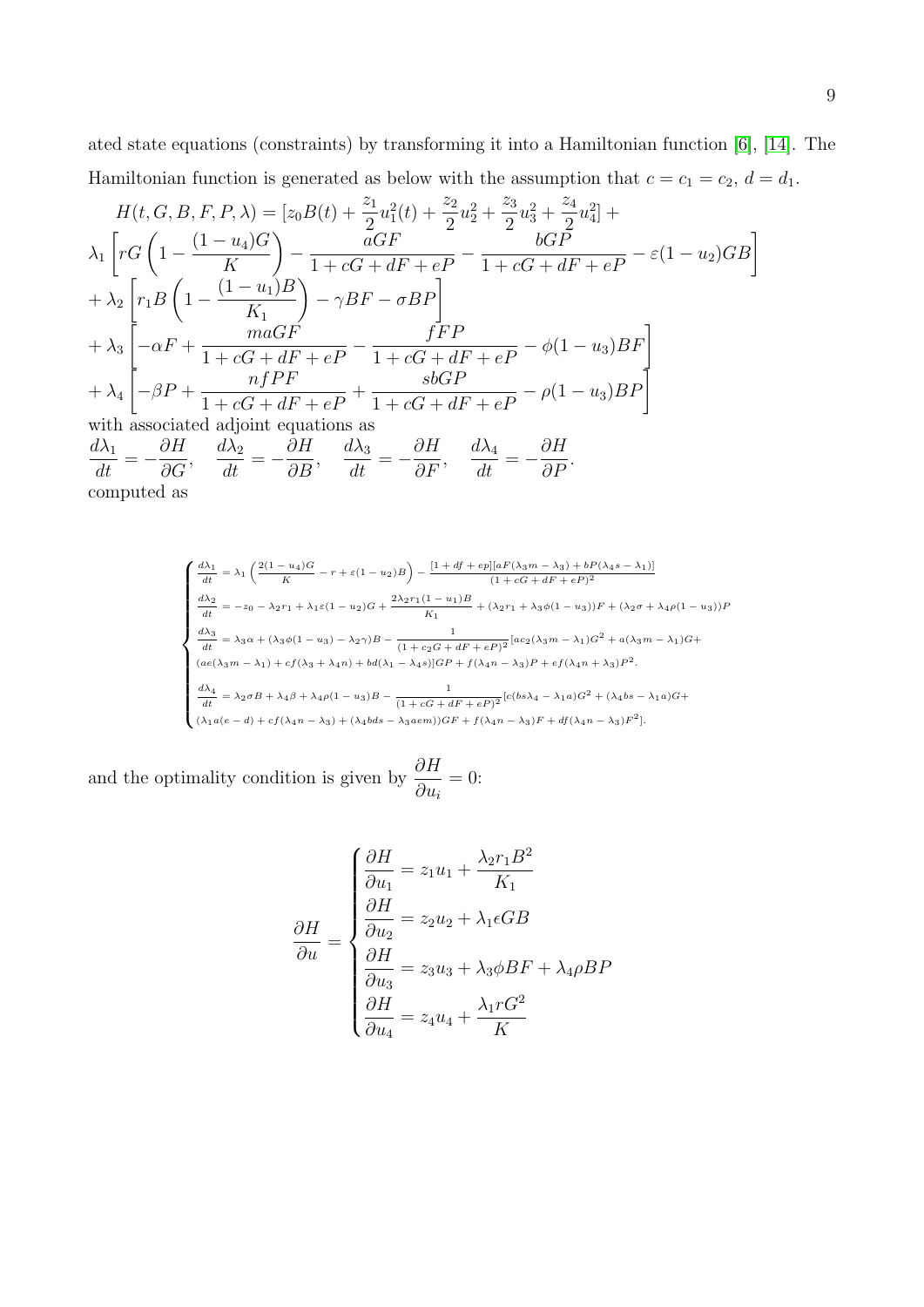$$
u^* = \begin{cases} u_1^*(t) = -\frac{\lambda_2 r_1 B^2}{z_1 K_1} \\ u_2^*(t) = -\frac{\lambda_1 \epsilon G B}{z_2} \\ u_3^*(t) = -\frac{\lambda_3 \phi B F - \lambda_4 \rho B P}{z_3} \\ u_4^*(t) = -\frac{\lambda_1 r G^2}{z_4 K} \end{cases}
$$

with transversality condition  $\lambda_i(T_f) = 0$ . Characterizing the cost functions  $(u_1^*, u_2^*, u_3^*, u_4^*)$ , we have

$$
u^*(t) = \begin{cases} u_1^*(t) = \max\{0, \min(1, -\frac{\lambda_2 r_1 B^2}{z_1 K_1}\} \\ u_2^*(t) = \max\{0, \min(1, -\frac{\lambda_1 \epsilon GB}{z_2}\} \\ u_3^*(t) = \max\{0, \min(1, -\frac{\lambda_3 \phi BF - \lambda_4 \rho BP}{z_3}\} \\ u_4^*(t) = \max\{0, \min(1, -\frac{\lambda_1 r G^2}{z_4 K}\} \end{cases}
$$

$$
= \begin{cases} u_1^*(t) = \max\{0, \min(1, \tau_1)\} \\ u_2^*(t) = \max\{0, \min(1, \tau_2)\} \\ u_3^*(t) = \max\{0, \min(1, \tau_3)\} \\ u_4^*(t) = \max\{0, \min(1, \tau_4)\} \end{cases}
$$

where  
\n
$$
\tau_1 = -\frac{\lambda_2 r_1 B^2}{z_1 K_1}, \tau_2 = -\frac{\lambda_1 \epsilon GB}{z_2}, \tau_3 = -\frac{\lambda_3 \phi BF - \lambda_4 \rho BP}{z_3}
$$
 and  
\n
$$
\tau_4 = -\frac{\lambda_1 r G^2}{z_4 K}.
$$

The optimal system is formed from the state system and the adjoint system by incorporating the control set together with the initial and transversality conditions.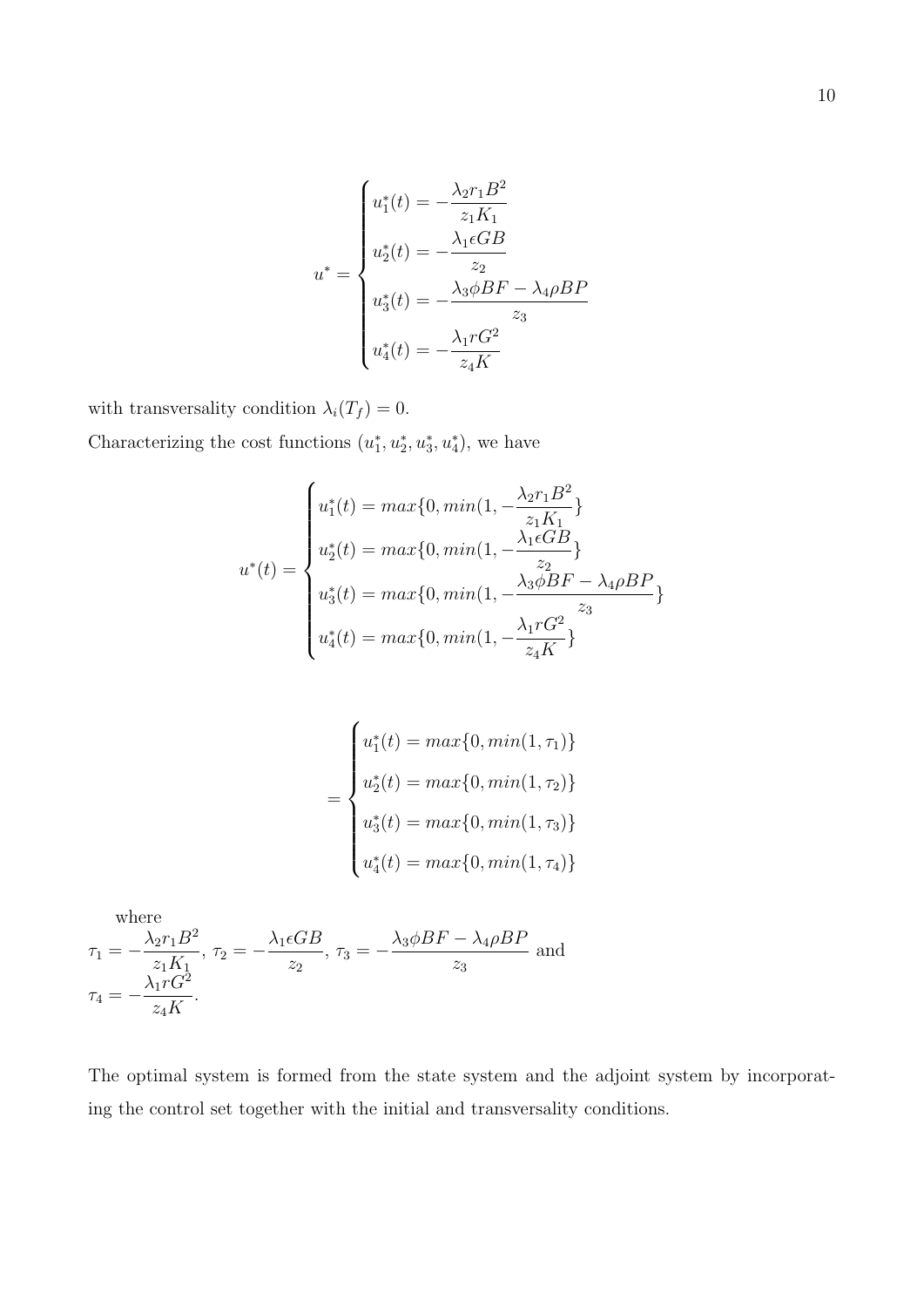$$
\begin{cases}\n\frac{dG}{dt} = rG\left(1 - \frac{(1 - u_3)G}{K}\right) - \frac{aGF}{1 + c_1G + dF + eP} - \frac{bGP}{1 + c_2G + dF + eP} - (1 - u_2)\varepsilon GB \\
\frac{dB}{dt} = r_1B\left(1 - \frac{(1 - u_1)B}{K_1}\right) - \gamma BF - \sigma BP \\
\frac{dF}{dt} = -\alpha F + \frac{maGF}{1 + c_1G + dF + eP} - \frac{fFP}{1 + cG + d_1F + eP} - (1 - u_4)\Phi BF \\
\frac{dP}{dt} = -\beta P + \frac{n fPF}{1 + cG + d_1F + eP} + \frac{sbGP}{1 + c_2G + dF + eP} - (1 - u_4)\rho BP \\
\frac{d\lambda_1}{dt} = \lambda_1 \left(\frac{2(1 - u_4)G}{K} - r + \varepsilon(1 - u_2)B\right) - \frac{[1 + df + e p][aF(\lambda_3 m - \lambda_3) + bP(\lambda_4 s - \lambda_1)]}{(1 + cG + dF + eP)^2} \\
\frac{d\lambda_2}{dt} = -z_0 - \lambda_2 r_1 + \lambda_1 \varepsilon (1 - u_2)G + \frac{2\lambda_2 r_1 (1 - u_1)B}{K_1} + (\lambda_2 r_1 + \lambda_3 \phi(1 - u_3))F + (\lambda_2 \sigma + \lambda_4 \rho(1 - u_3))F \\
\frac{d\lambda_3}{dt} = \lambda_3 \alpha + (\lambda_3 \phi(1 - u_3) - \lambda_2 \gamma)B - \frac{1}{(1 + c_2G + dF + eP)^2} [ac_2(\lambda_3 m - \lambda_1)G^2 + a(\lambda_3 m - \lambda_1)G + (ae(\lambda_3 m - \lambda_1) + cf(\lambda_3 + \lambda_4 n) + bd(\lambda_1 - \lambda_4 s)]GP + f(\lambda_4 n - \lambda_3)P + ef(\lambda_4 n + \lambda_3)P^2.\n\end{cases}
$$
\n
$$
\begin{cases}\n\frac{d\lambda_4}{dt} = \lambda_2 \sigma B + \lambda_4 \beta + \lambda_4 \rho(1 - u_3)B - \frac{1}{(1 + cG + dF + eP)^2} [c(bs\lambda_4 - \lambda_1 a)G^2 + (\lambda_4 bs - \lambda_1 a)G +
$$

# 7. Numerical Simulation

In this section, the dynamical behaviour of the proposed system model 4 is discussed using MATLAB 2018a and MAPLE 2018. Data used for the simulations and its analysis was obtained from the Center for Scientific and Industrial Research (CSIR), Ghana and shown below:

 $\alpha = 0.05; \quad \beta = 0.06; \quad a = 0.2; \quad K = 12; \quad b = 0.8; \quad c = 0.3; \quad c_1 = 0.3;$  $c_2 = 0.3; \quad e = 0.5; \quad d = 0.4; \quad r = 1.7; \quad f = 0.01; \quad m = 2; \quad n = 2;$ s = 0.5;  $d_1 = 0.02$ ;  $K_1 = 12$ ;  $r_1 = 1$ ;  $\gamma = 0.03$ ;  $\sigma = 0.03$ ;  $\varepsilon = 0.04$ ;  $\phi = 0.045; \quad \rho = 0.05;$ 

From chapter 3, we were able to show that the positive equilibrium point  $E(G, F, P)$  is locally and globally stable under desirable conditions and we conclude that all the species coexisted simultaneously. After the invasion of the ecosystem by the bad biomass, the stability dynamics of the system is affected as can be seen in figure  $5.3(a)$ . The new state of the system after invasion, shows an initial oscillatory motion before attaining stability with the bad biomass enjoying a steady growth by displacing the good biomass.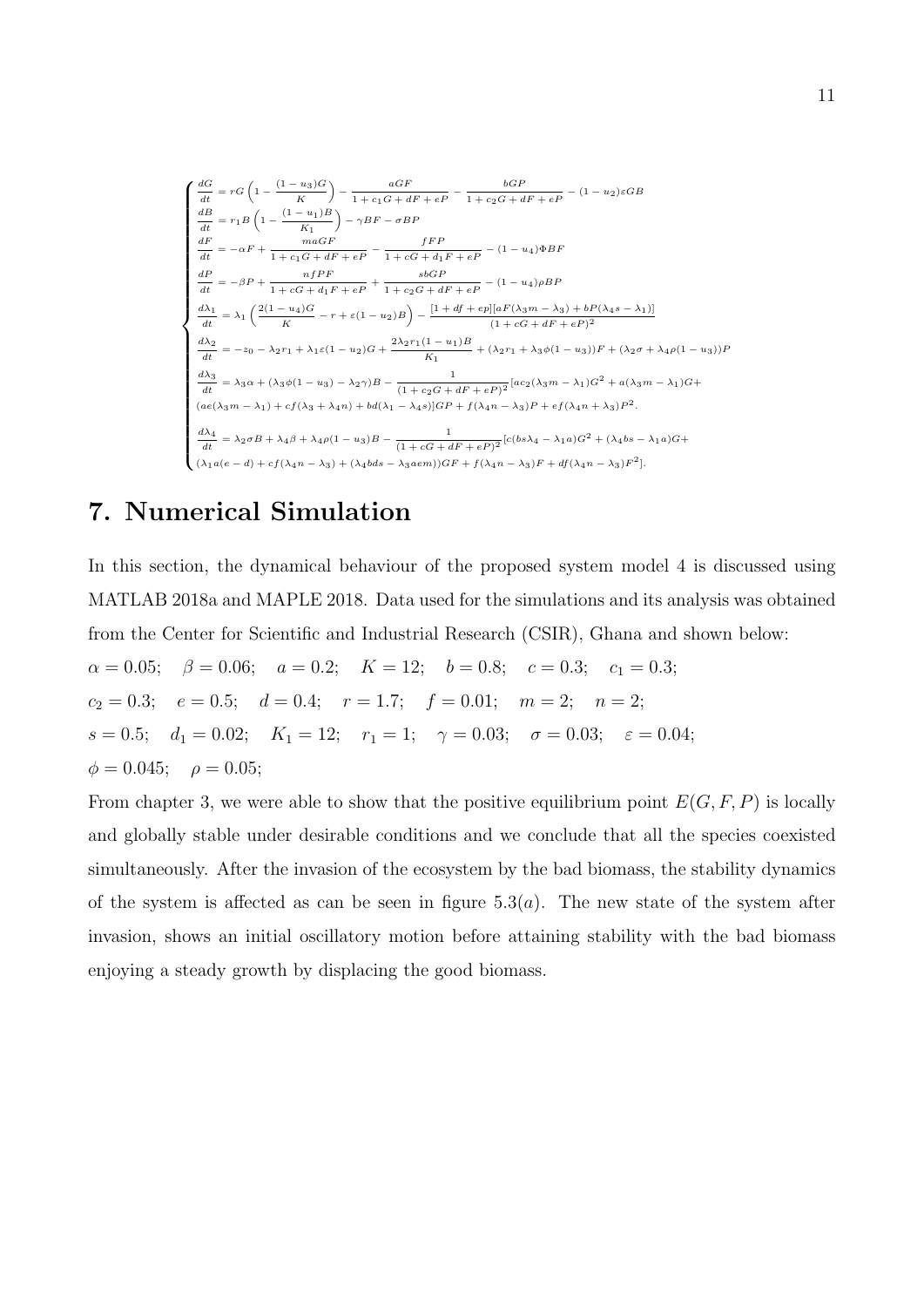

Figure 1: State of ecosystem before and after Optimal Control.



(a) Ecosystem with varying growth rate  $r$  of good biomass.

(b) Ecosystem with varying growth rate  $r_1$  of bad biomass.

Figure 2: State of ecosystem before and after Optimal Control.

A substantial amount of the density of the good biomass, fish and bird populations is lost a result of interacting with the bad biomass. To be able to avert this, we study the behaviour of the system by varying some parameters and observe the nature of the system. From figure  $5.4(a)$  and with the above parameter values, if we increase the growth rate r of the good biomass and keeping all other parameters constant, the system shows an improvement in the growth of the good biomass with a corresponding increase in the fish and birds population.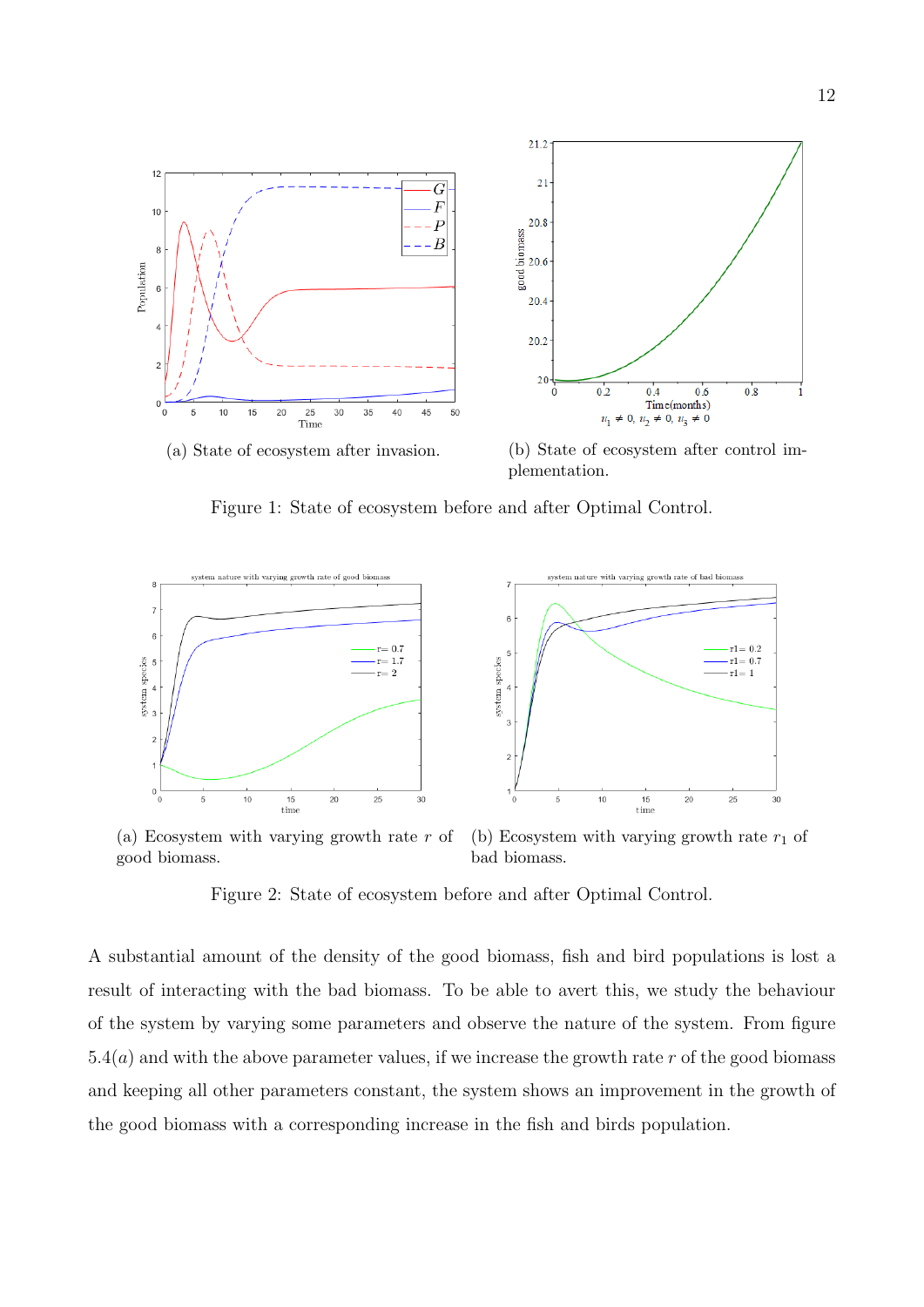

(b) Good biomass performance after optimal control.

Figure 3: Effect of removing bad biomass on good biomass.

Figure 5.4(b) shows a decrease in the system density with increasing growth rate  $r_1$  of bad biomass over time. This implies if there is continuous removal of the bad biomass by effort, (physical, chemical or biological means), will decrease the spread thereby improving growth in good biomass. This is shown in figure 5.5(a). We see that as  $\gamma$  increases, the total density of the system increases.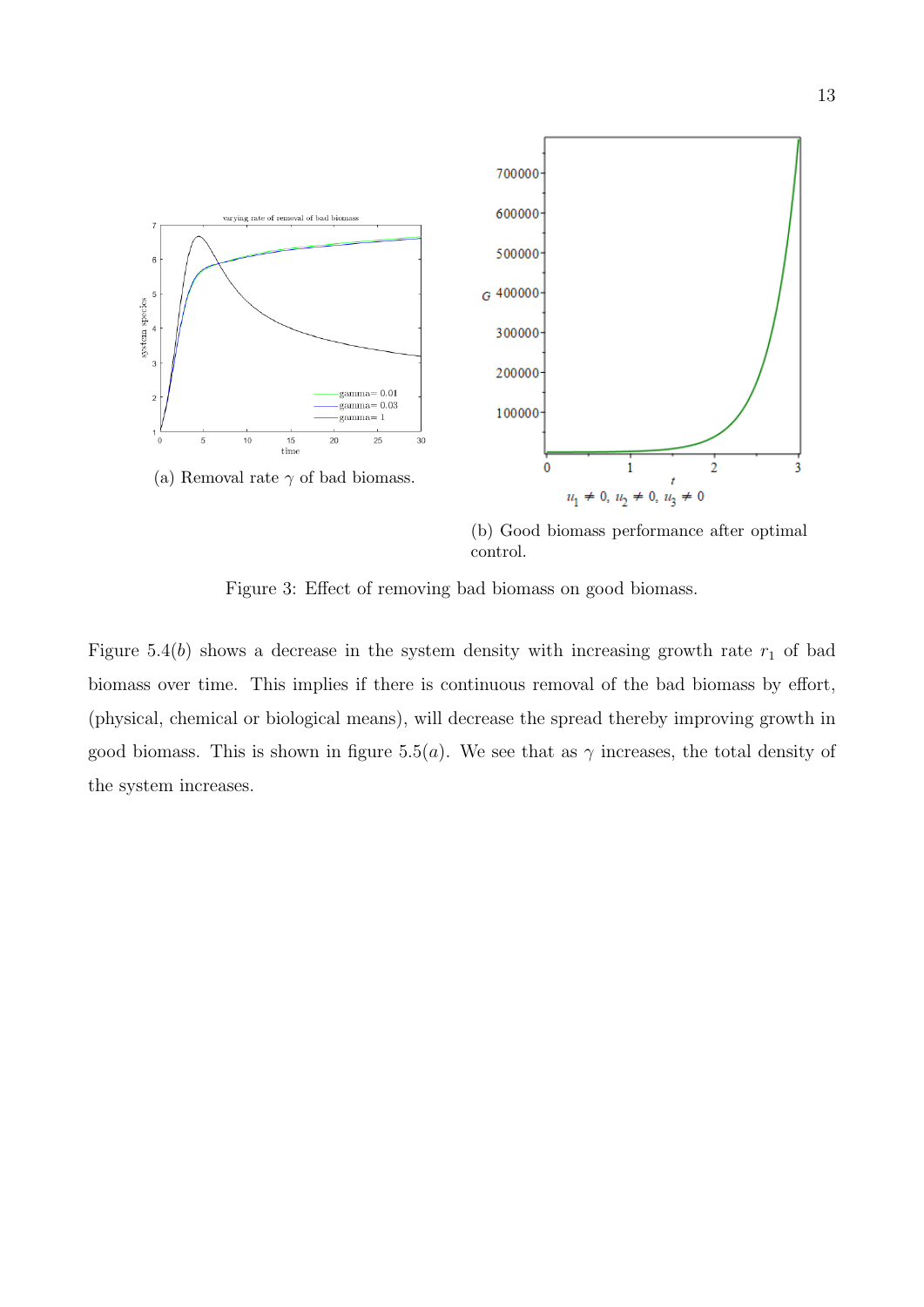

Figure 4: State of good biomass before and after Optimal Control.

In addition to the parameters listed above, we set  $z_0 = 22$ ,  $z_1 = 3$ ,  $z_2 = 5$ ,  $z_3 = 2$  and  $z_4 =$ 3,  $G(0) = 0.5$ ,  $F(0) = 0.1$  and  $P(0) = 0.1$ . We perform numerical simulations on the optimal control problem of the system equations to observe the effect of the implementations of the various control strategies. We apply the [\[6\]](#page-17-8) approach to solve the Hamiltonian system formed from the Pontryagins maximum principle. The process involves solving the optimal system of the state and the co-state equations using the Runge-Kutta iterative scheme. Considering the initial conditions of the state equations and the final condition of the adjoint equations, we solve the state equation by the forward fourth order Runge-Kutta method and the co-state equations which are final conditions, by the backward fourth order. We adjust the updated control using a combination of the previous values and values from the characterizations of  $u_i^*$  $\forall i = 1, 2, 3, 4$ . The process is repeated until the unknown at the current iteration is sufficiently close to the previous.

In line with this, we proposed the following control strategies to curb the spread of the bad biomass and to restore affected areas to it's original use.

- 1.  $u_1$  represents the rate of removal of the bad from affected areas by introduction of herbivorous animals to graze.
- 2.  $u_2$  is effort in providing treatment to affected parts using chemicals, ploughing etc.
- 3.  $u_3$  effort in providing quarantine to unaffected areas.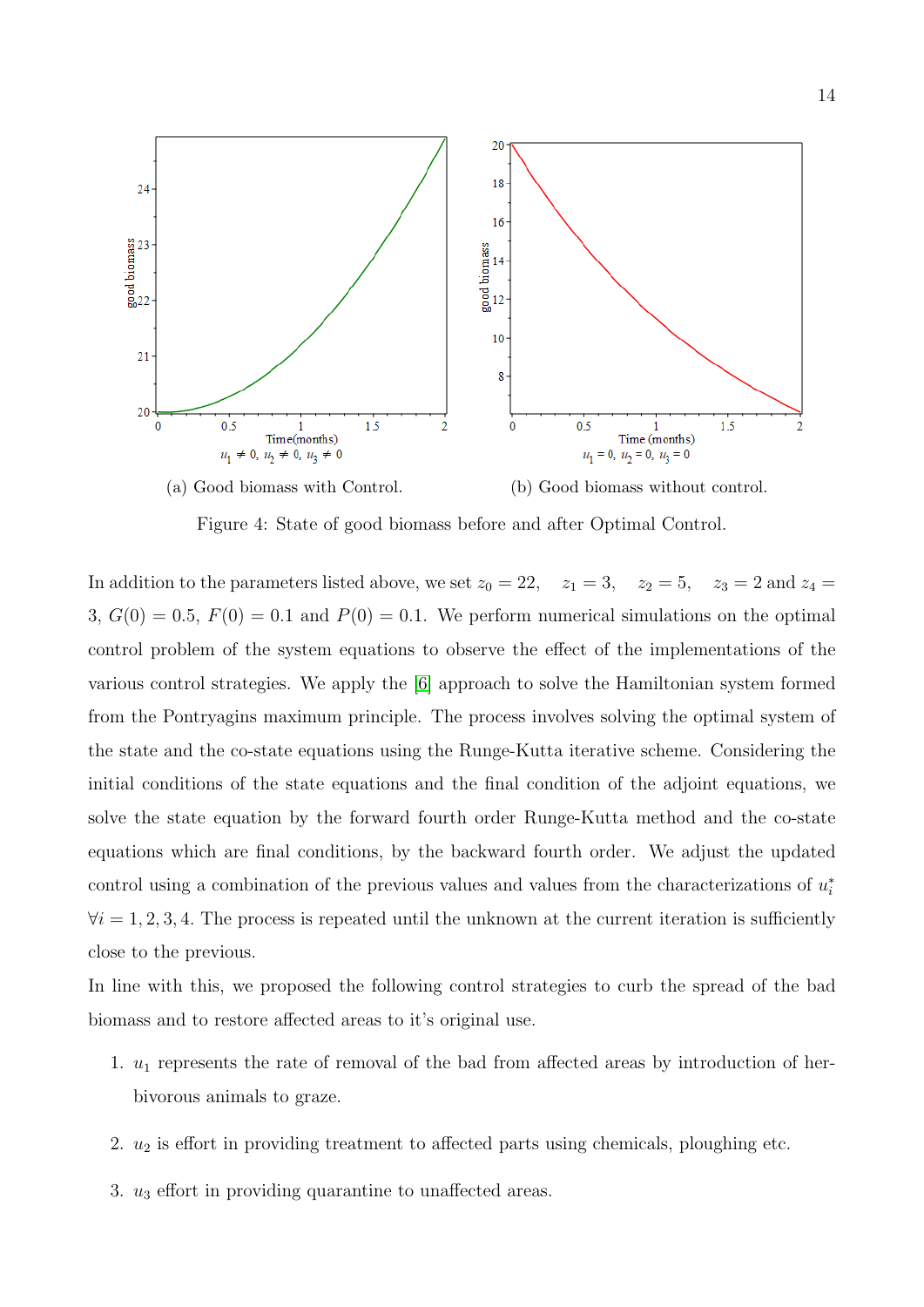

4. u<sup>4</sup> effort applied to restoring affected areas by replanting native plants in affected areas.

(a) Good biomass before and after control intervention.

(b) Bad biomass performance after optimal control.

Figure 5: State of ecosystem before and after Optimal Control.

### Control with removal of bad biomass

Simulation results shows that continuous removal of bad biomass by allowing grazing at affected areas of the ecosystem improves the quality and growth of the good biomass. Figure  $5.5(b)$ shows an initial growth which starts slowly but improves and eventually increases growth with time. The growth in the good biomass is exponential showing clearly that if removal of bad biomass is carried out over a long period, the ecosystem will regain back its status. We then suggest that continuously allowing animals to graze on the affected areas will improve the good health of the ecosystem.

#### Control effort using chemical and ploughing

From figure 5.6a, the use of chemical or ploughing increases the growth of the good biomass. This method decreases the rate of competition between the good biomass and the bad biomass thereby increasing the growth of the good biomass as well as fish and bird populations. figure 5.6b is a graph showing the state of the good biomass before the implementation of the controls. We see a decline in the growth of the good biomass due to competition from the bad biomass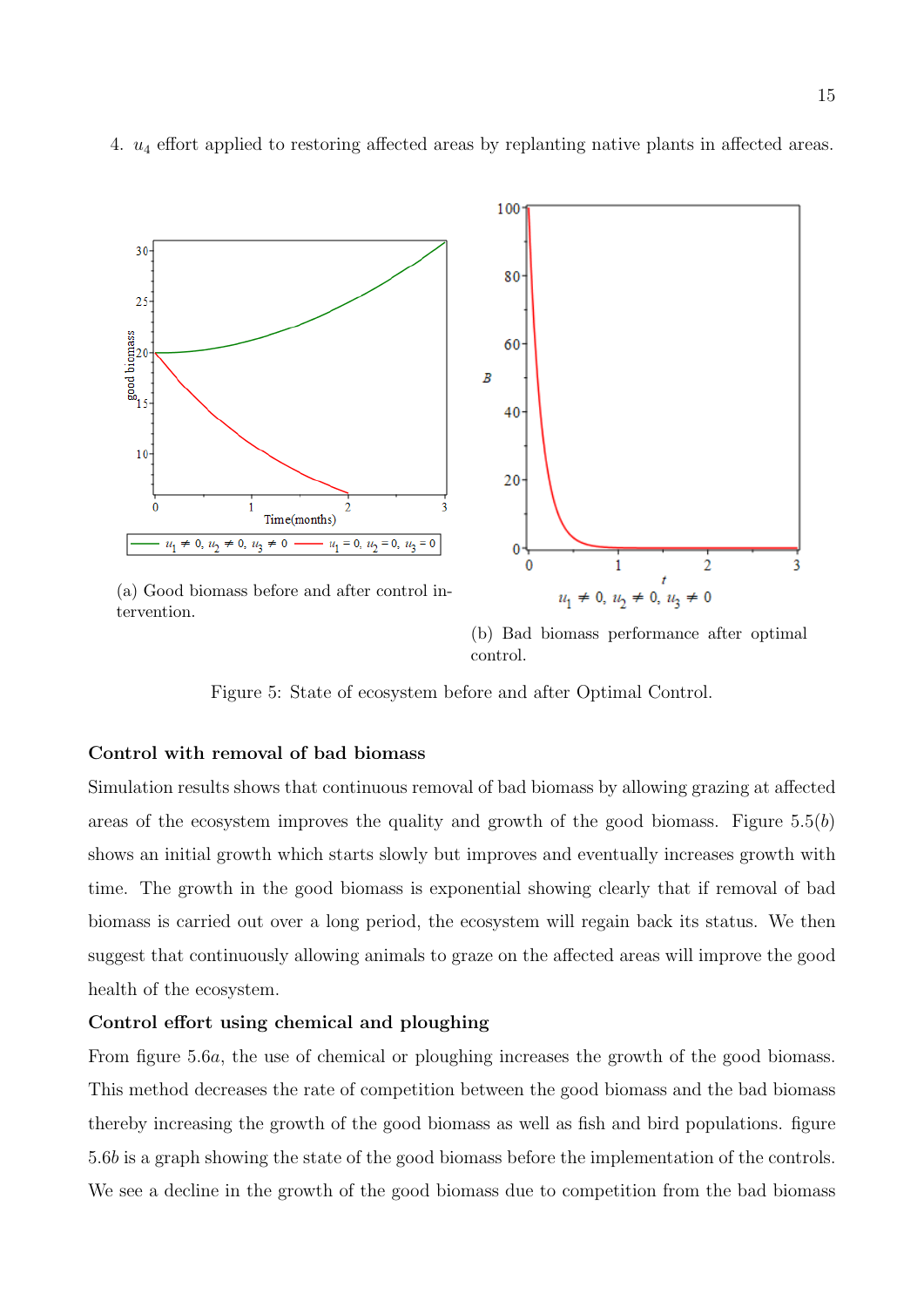for space, oxygen and nutrition. This is an indication that the so long as the invasive specie continues to exist in the ecosystem, it will eventually displace the good biomass and lead the ecosystem to extinction. In figure 5.7a, we compare the states of the good biomass before and after the control interventions.

### Effect of control on bad biomass

After the control interventions are applied, we monitor the performance of the bad biomass. Simulation results showed a decline in the total biomass of the bad biomass as is shown in figure 5.7b. The result shows an effectiveness of the control units selected.



(a) Growth of bird population after control implementation.

(b) Good biomass performance after optimal control  $(u_1 \neq 0, u_2 \neq 0, u_3 \neq 0).$ 

Figure 6: State of ecosystem before and after Optimal Control.

### Fish population after control interventions

A positive growth in the density of the fish population is observed after the control intervention as can be seen from figure 5.8a. As indicated earlier, the growth of the fish population is dependent on the amount of the good biomass consumed by the fish. Invariantly, a growth in the good biomass will result in the growth of the fish population.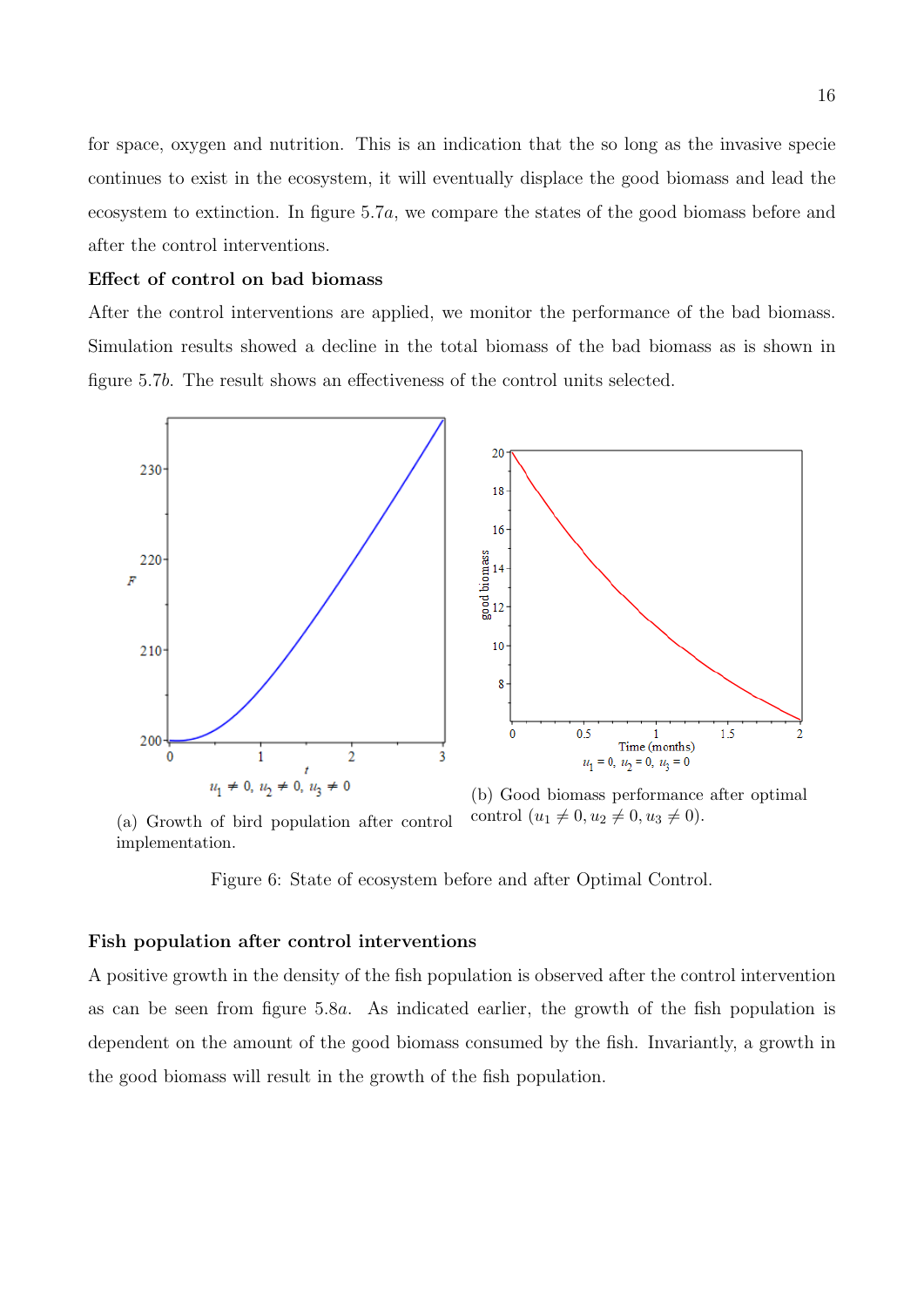# 8. Discussions

In this paper, we proposed a model to study the dynamics of ecosystem invaded by a bad biomass competing with and displacing the good biomass. Positive and feasible equilibrium point were established as well as stability of feasible equilibrium points determined. We observed that once the wetland is invaded, there is a shift in parameter values. Some parameter values where affected negatively more than others. For instance the growth rate of the good biomass decreased drastically after the invasion, which had an adverse effect on the reproduction of fish and birds. After examining the effect of the introduction of the bad biomass on the good biomass as well as on the fish and bird population, we modeled a control system using Pontryagin's maximum principle to avert the anormally. The state of the ecosystem improved after the control mechanism was implemented. The growth of the good biomass improved along side the fish and bird populations. We observed that once the removal of the bad biomass is increased, its growth decreases and this enhances the growth of the good biomass with the release of enough dissolved oxygen in the water bodies to improve aquatic life.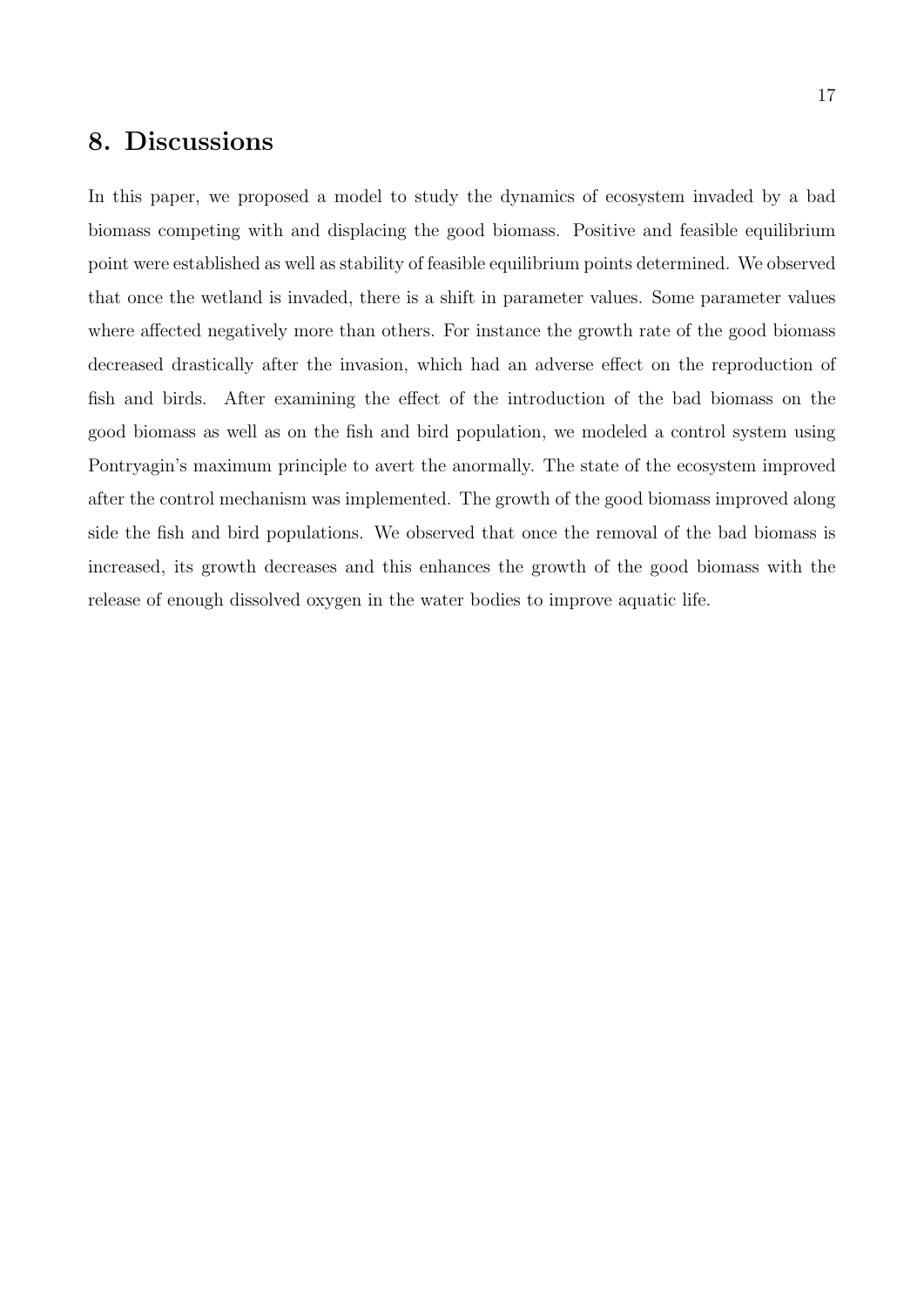# References

- <span id="page-17-0"></span>[1] M. Affam and D. Asamoah. Economic potential of salt mining in ghana towards the oil find. *Res J Environ Earth Sci*,  $3(5):448-456$ , 2011.
- <span id="page-17-6"></span>[2] S. Ali and V. Vijayan. Keoladeo national park ecology study summary report 1980–1985. Bombay Natural History Society, Bombay, India, 1986.
- <span id="page-17-7"></span>[3] J. R. Beddington. Mutual interference between parasites or predators and its effect on searching efficiency. The Journal of Animal Ecology, pages 331–340, 1975.
- <span id="page-17-5"></span>[4] Z.-M. Ge, H.-Q. Guo, B. Zhao, and L.-Q. Zhang. Plant invasion impacts on the gross and net primary production of the salt marsh on eastern coast of china: insights from leaf to ecosystem. Journal of Geophysical Research: Biogeosciences, 120(1):169–186, 2015.
- <span id="page-17-4"></span>[5] H. Issaka, O. D. Makinde, and D. M. Theuri. Dynamics of the interaction of species in the keta-anlo wetland ecosystem of ghana. Global Journal of Pure and Applied Mathematics, 15(6):803–827, 2019.
- <span id="page-17-8"></span>[6] S. Lenhart and J. T. Workman. Optimal control applied to biological models. Chapman and Hall/CRC, 2007.
- <span id="page-17-3"></span>[7] A. Masoodi, A. Sengupta, F. A. Khan, and G. P. Sharma. Predicting the spread of alligator weed (alternanthera philoxeroides) in wular lake, india: A mathematical approach. Ecological modelling, 263:119–125, 2013.
- <span id="page-17-1"></span>[8] Y. Ntiamoa-Baidu. Seasonal changes in the importance of coastal wetlands in ghana for wading birds. Biological Conservation, 57(2):139–158, 1991.
- <span id="page-17-2"></span>[9] Y. Ntiamoa-Baidu, T. Piersma, P. Wiersma, M. Poot, P. Battley, and C. Gordon. Water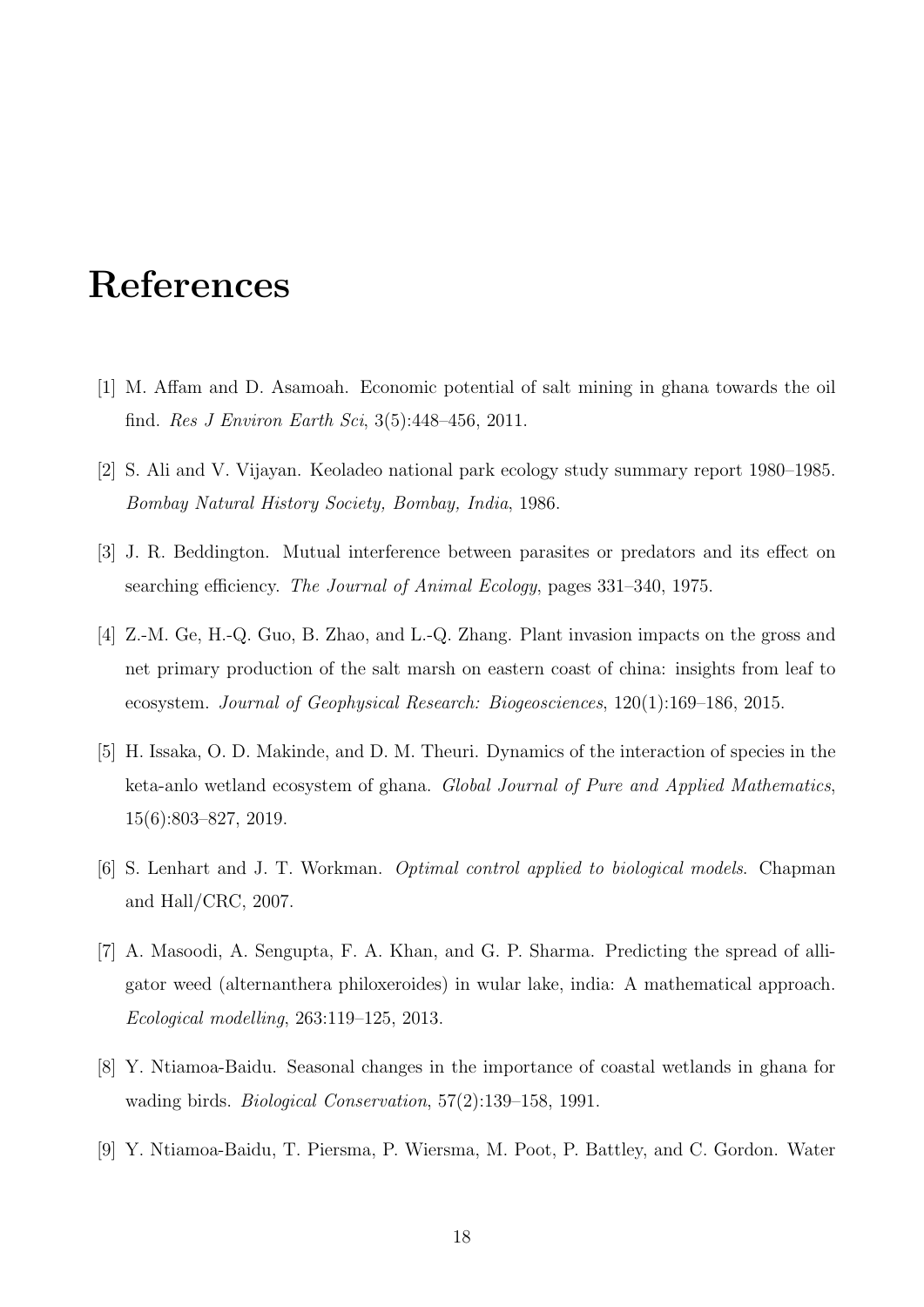depth selection, daily feeding routines and diets of waterbirds in coastal lagoons in ghana. Ibis, 140(1):89–103, 1998.

- <span id="page-18-7"></span>[10] J. Pal. Stable reduced-order padé approximants using the routh-hurwitz array. *Electronics* letters, 15(8):225–226, 1979.
- <span id="page-18-3"></span>[11] A. Patra, J. Tushar, and B. Dubey. Modeling and simulation of a wetland park: An application to keoladeo national park, india. Mathematics and Computers in Simulation, 134:54–78, 2017.
- <span id="page-18-9"></span>[12] L. S. Pontryagin. Mathematical theory of optimal processes. Routledge, 2018.
- <span id="page-18-1"></span>[13] V. Rai. Modeling a wetland system: the case of keoladeo national park (knp), india. ecological modelling, 210(3):247–252, 2008.
- <span id="page-18-10"></span>[14] M. C. Runge and F. A. Johnson. The importance of functional form in optimal control solutions of problems in population dynamics. Ecology, 83(5):1357–1371, 2002.
- <span id="page-18-2"></span>[15] A. K. Sakai, F. W. Allendorf, J. S. Holt, D. M. Lodge, J. Molofsky, K. A. With, S. Baughman, R. J. Cabin, J. E. Cohen, N. C. Ellstrand, et al. The population biology of invasive species. Annual review of ecology and systematics, 32(1):305–332, 2001.
- <span id="page-18-8"></span>[16] S. Sherman. The simplification of flutter calculations by use of an extended form of the routh-hurwitz discriminant. Journal of the Aeronautical Sciences, 12(4):385–392, 1945.
- <span id="page-18-4"></span>[17] V. Shukla. Modelling the dynamics of wetland macrophytes: Keoladeo national park wetland, india. Ecological modelling, 109(1):99–114, 1998.
- <span id="page-18-6"></span>[18] S. Shulin and G. Cuihua. Dynamics of a beddington-deangelis type predator-prey model with impulsive effect. *Journal of Mathematics*, 2013, 2013.
- <span id="page-18-0"></span>[19] R. K. Upadhyay, V. Rai, and S. Tiwari. Modeling wetland systems of keoladeo national park (knp), india: the role of space. Wetlands ecology and management, 22(6):605–624, 2014.
- <span id="page-18-5"></span>[20] V. Volterra. Variations and fluctuations of the number of individuals in animal species living together. ICES Journal of Marine Science, 3(1):3–51, 1928.